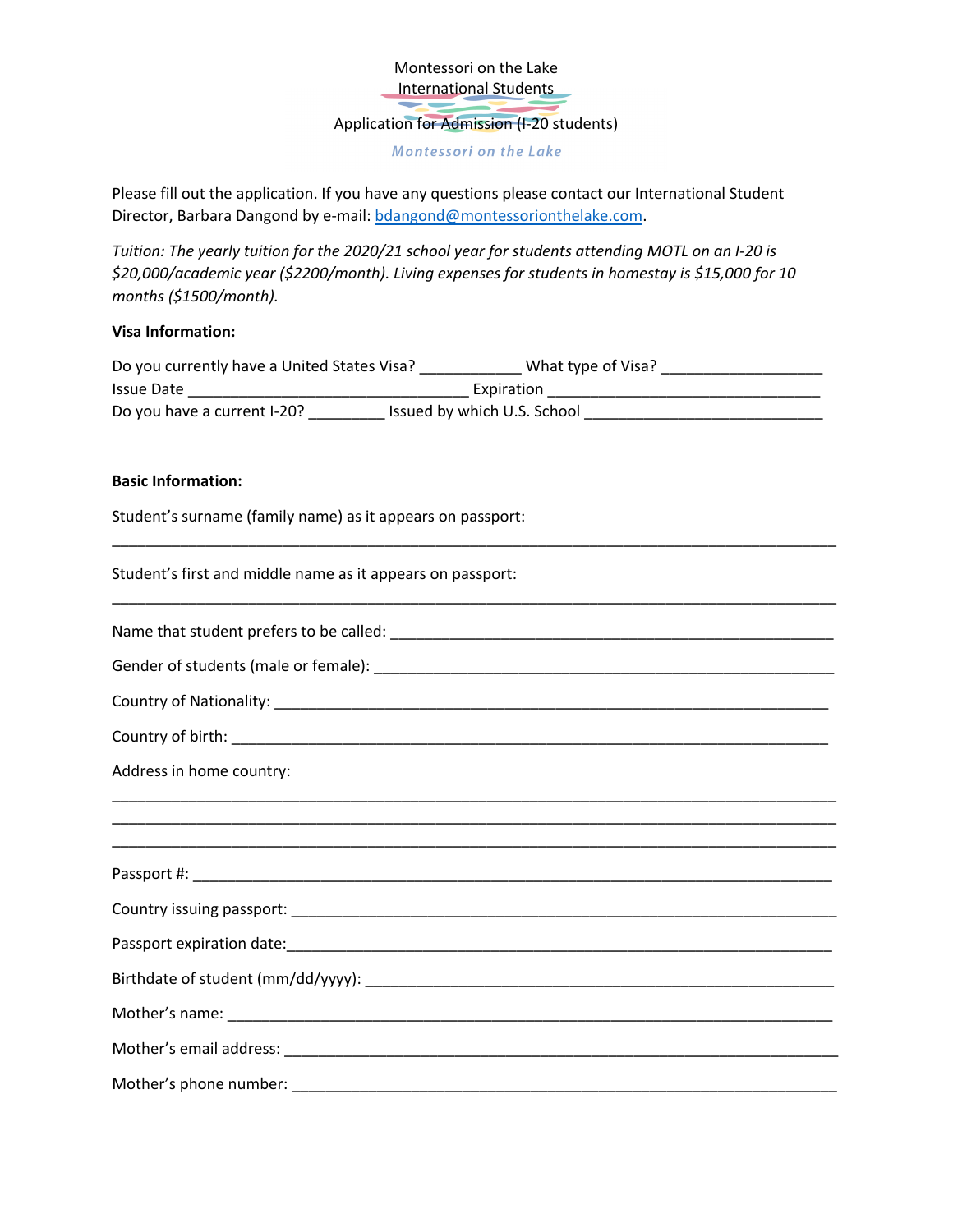#### Montessori on the Lake International Students

| Father's name:                      |                               |  |
|-------------------------------------|-------------------------------|--|
| Father's email address:             | <b>Montessori on the Lake</b> |  |
| Father's phone number:              |                               |  |
| List sibling(s) and their $age(s):$ |                               |  |

## **Academic Information:**

| Name of student's current school in home country: _______________________________                   |
|-----------------------------------------------------------------------------------------------------|
|                                                                                                     |
| Grade (level) that student would enter at Montessori on the Lake: _________________________________ |
| Term for which student is applying: Fall (September) or Spring (January): _________________________ |
|                                                                                                     |
|                                                                                                     |
| Describe your child's academic strengths and subject preferences:                                   |
| Does your child have any clinically diagnosed learning differences? _______________________________ |
| Has additional tutoring or counseling been suggested for your child? ______________________________ |
| If you have any academic concerns, what are they? ______________________________                    |

### **Extra-curricular activities:**

List any sports/activities that your child is involved in: \_\_\_\_\_\_\_\_\_\_\_\_\_\_\_\_\_\_\_\_\_\_\_\_\_\_\_\_\_\_\_\_\_\_\_\_\_\_\_\_\_

Does your child play and instrument or participate in choral activities? If yes, which instrument?

\_\_\_\_\_\_\_\_\_\_\_\_\_\_\_\_\_\_\_\_\_\_\_\_\_\_\_\_\_\_\_\_\_\_\_\_\_\_\_\_\_\_\_\_\_\_\_\_\_\_\_\_\_\_\_\_\_\_\_\_\_\_\_\_\_\_\_\_\_\_\_\_\_\_\_\_\_\_\_\_\_\_\_\_\_

\_\_\_\_\_\_\_\_\_\_\_\_\_\_\_\_\_\_\_\_\_\_\_\_\_\_\_\_\_\_\_\_\_\_\_\_\_\_\_\_\_\_\_\_\_\_\_\_\_\_\_\_\_\_\_\_\_\_\_\_\_\_\_\_\_\_\_\_\_\_\_\_\_\_\_\_\_\_\_\_\_\_\_\_\_

### **Medical Information:**

Does the student have any food allergies? If yes, explain:

Does the student have any allergies to medication? If yes, explain:

List any major illnesses in the last year: \_\_\_\_\_\_\_\_\_\_\_\_\_\_\_\_\_\_\_\_\_\_\_\_\_\_\_\_\_\_\_\_\_\_\_\_\_\_\_\_\_\_\_\_\_\_\_\_\_\_\_\_\_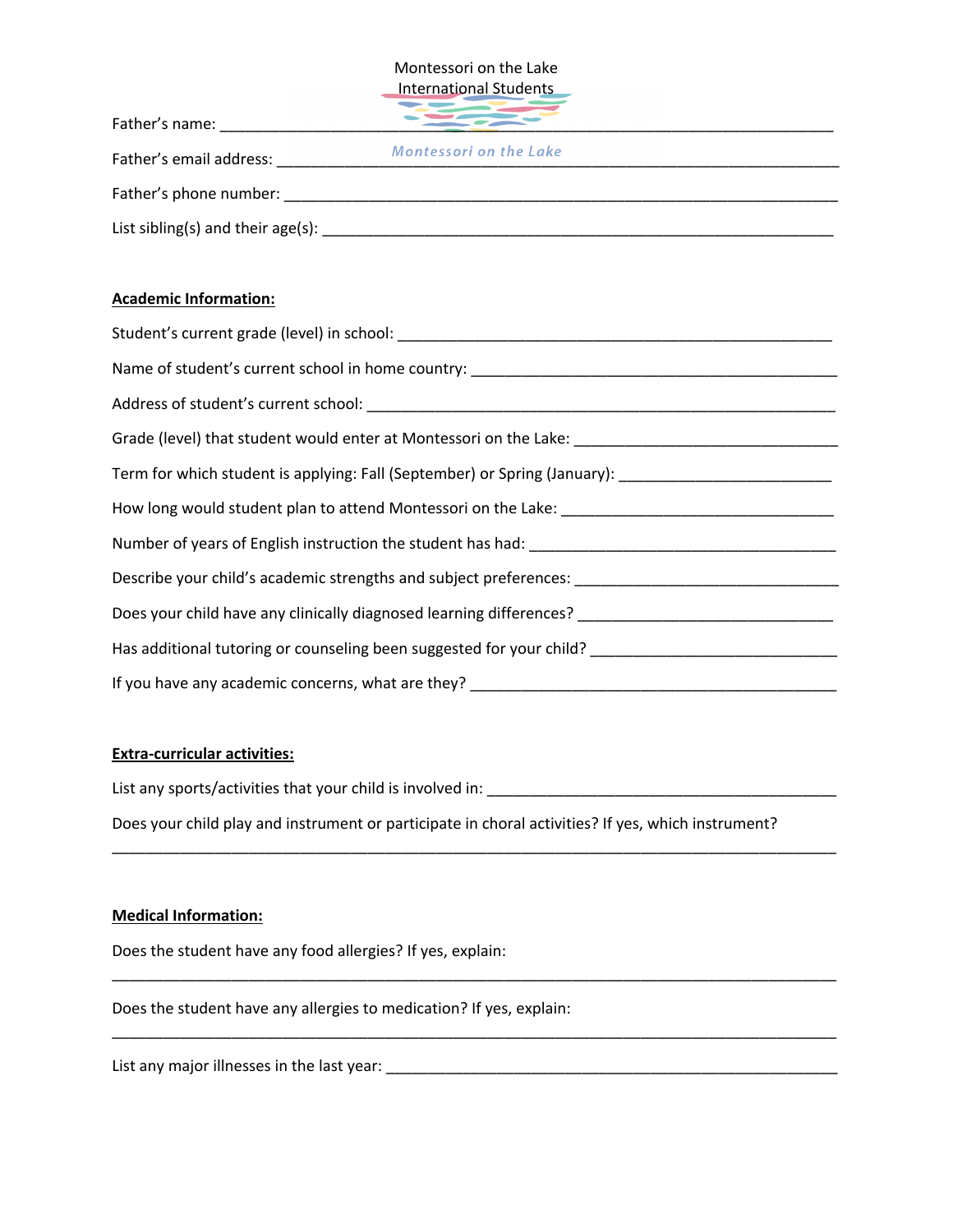

### **Living Accommodation:**

Would you like assistance in finding a home stay family for the student (yes/no): \_\_\_\_\_\_\_\_\_\_\_\_\_\_\_\_\_

*If you already have a living arrangement for the student, please answer the following:* 

Address where student would live: \_\_\_\_\_\_\_\_\_\_\_\_\_\_\_\_\_\_\_\_\_\_\_\_\_\_\_\_\_\_\_\_\_\_\_\_\_\_\_\_\_\_\_\_\_\_\_\_\_\_\_\_\_\_\_\_

Name of host parent(s): \_\_\_\_\_\_\_\_\_\_\_\_\_\_\_\_\_\_\_\_\_\_\_\_\_\_\_\_\_\_\_\_\_\_\_\_\_\_\_\_\_\_\_\_\_\_\_\_\_\_\_\_\_\_\_\_\_\_\_\_\_\_\_\_\_

Phone number of host parent(s): \_\_\_\_\_\_\_\_\_\_\_\_\_\_\_\_\_\_\_\_\_\_\_\_\_\_\_\_\_\_\_\_\_\_\_\_\_\_\_\_\_\_\_\_\_\_\_\_\_\_\_\_\_\_\_\_\_\_

E-mail of host parent(s):\_\_\_\_\_\_\_\_\_\_\_\_\_\_\_\_\_\_\_\_\_\_\_\_\_\_\_\_\_\_\_\_\_\_\_\_\_\_\_\_\_\_\_\_\_\_\_\_\_\_\_\_\_\_\_\_\_\_\_\_\_\_\_\_\_

## **Consent for Medical Treatment (please read and sign below):**

As the parent or legal guardian, I hereby give consent to Montessori on the Lake to provide all emergency medical or dental care prescribed by a duly licensed physician (M.D.) osteopath (D.O.) or dentist (D.D.S). This care may be given under whatever conditions necessary to preserve life, limb or well-being of my dependent.

| Parent Signature |  |  |
|------------------|--|--|
| Date:            |  |  |

## **Consent to attend Field trips (please read and sign below):**

My child, \_\_\_\_\_\_\_\_\_\_\_\_\_\_\_\_\_\_\_\_\_\_\_\_\_\_\_\_\_, has my permission to attend the school sponsored field trips. All excursions will be supervised by teachers from Montessori on the Lake staff. The children will be driven to and from the field trip site by teachers with valid drivers' licenses in insured school vehicles with seat belts fastened and appropriate booster seats if applicable. Parent volunteers may also have permission to transport students to field trips in insured private vehicles if applicable. Walking field trips will also be supervised by the staff. Parents will be notified prior to each field trip either by e-mail or written memo.

| Parent Signature |  |
|------------------|--|
| Date             |  |

# **GRANT or DECLINE Permission to use your Child's Photo/Image, Audio and Video (please read and sign below)**

I,\_\_\_\_\_\_\_\_\_\_\_\_\_\_\_\_\_\_\_\_\_, (Please print Parent/Guardian's name) GRANT or DECLINE *(Circle one)*  permission for Environments for Learning, Inc. DBA Montessori on the Lake, Apple Tree Montessori and Sunflower Montessori schools to publish photos/images, audio and video of my child(ren) listed above on school websites, in promotional materials and websites. Examples of this use would be school